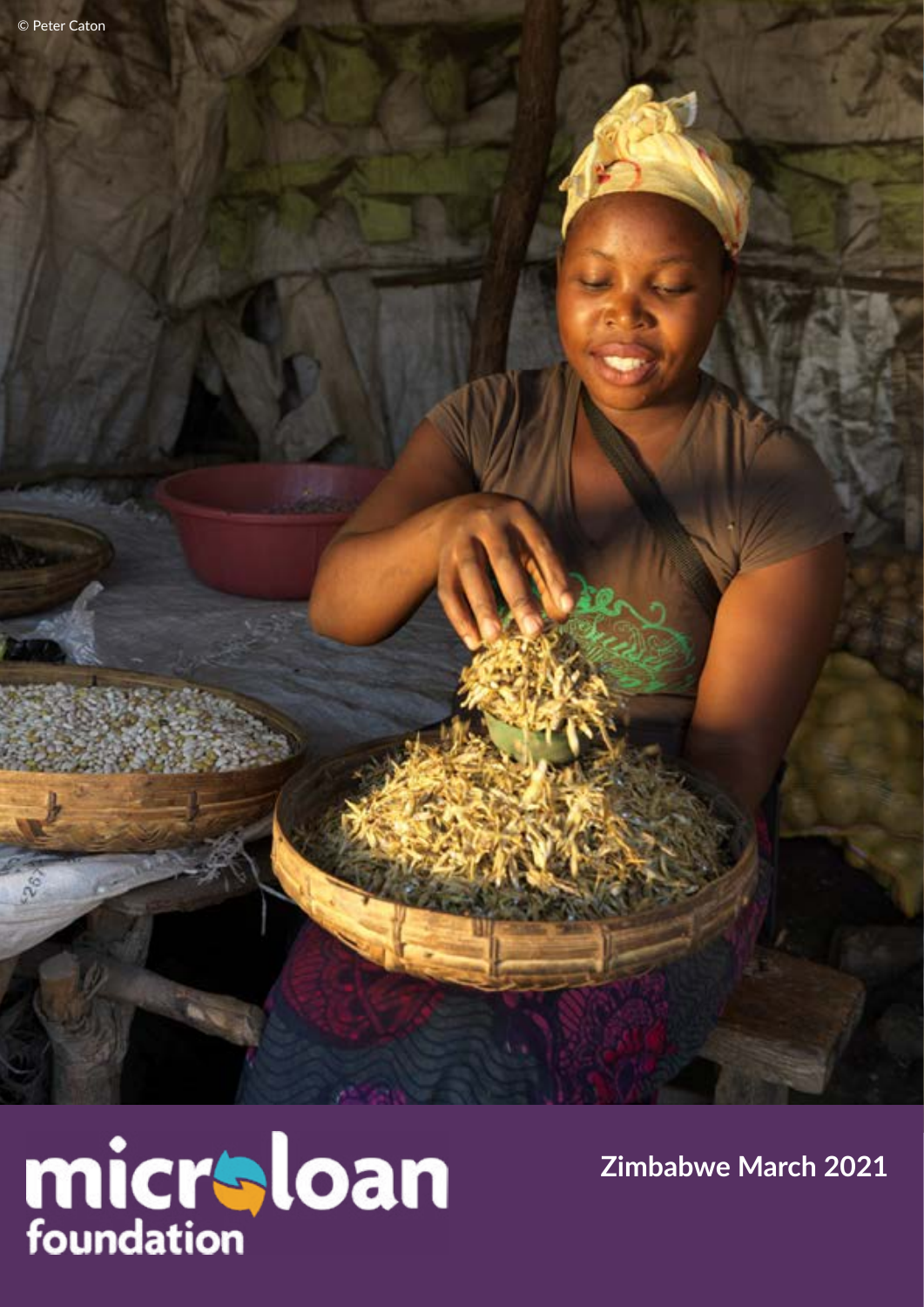## **MicroLoan Foundation Zimbabwe**

### **Leadership Team**

#### **Mateo Zanetic**

#### **Regional Director Africa and Chief Executive Officer Zimbabwe**

As the Regional Director Africa, Mateo is responsible for overall operational development and results, specifically across Zambia and Zimbabwe. He works closely with the senior management teams and he leads the Social Performance Management function for the group. As a member of the Boards across all three of MicroLoan Foundation's subsidiaries in Malawi, Zambia and Zimbabwe he ensures operations are working effectively and efficiently. As of February 2019, Mateo serves as the Chief Executive Officer of MLF Zimbabwe.

Mateo holds a degree in Management Accounting and Corporate Finance from Wits University.



MicroLoan Foundation works towards achieving a long-term outcome that permits poor rural women to cope better with the challenges and stresses they face. We monitor activities and progress towards social and economic goals for our beneficiaries using rigorous and globally recognised systems. Our Social Performance Management model is often cited as an example of best practice, and is recognised by TrueLift, a global initiative pushing for accountability and learning in pro-poor programmes.

MLF Zimbabwe uses an internally developed poverty assessment tool based on the globally recognised Poverty Probability Index.

### **Social Performance Management**

# micraloan foundation

**Zimbabwe March 2021**

# micraloan foundation

MicroLoan Foundation Zimbabwe (MLF Zimbabwe) launched in April 2017. The operations have two branches in the North East of the country with Harare serving as the Head Office.

> We offer pre and post loan disbursement training modules. They aim to help clients understand the purpose of the loans and ensure they are equipped to run and manage their businesses. Training modules include: market research, profit analysis, budgeting and the importance of savings. All training is taught through song, dance and role play.

MLF Zimbabwe provides pro-poor financial services and focuses on clients living in the rural areas to reach financially excluded and underserved communities. There is high demand for appropriate financial products and services, and a real need for capital, business support and financial literacy training. As of 31st March 2021, the outstanding loan book is ZWL445,279.

Mobile money technology is used to make disbursements, collect repayments and provide savings facilities for clients via the EcoCash platform. All transactions are 100% cashless, making it safer, easier and faster for clients to run their businesses.

The macroeconomic climate in Zimbabwe is challenging and the operations have been impacted by hyperinflation and a highly unstable local currency. As a social microfinance provider with positive impact and the well-being of clients at it's core, MLF Zimbabwe is currently relying on grants to fund its operations and growth. MLF Zimbabwe is one of the only social microfinance providers in the country, as such the organisation is well positioned for growth.

#### **Key Products and Services**



This is to provide customers with ongoing support on any operational issues. It is monitored monthly to analyse any common issues coming from clients.

### **Financial literacy and business training**

This product is offered to women to help them start income generating businesses. It has a 10% interest rate per month and is repayable over 8 fortnights. No collateral is required.

### **Four month business loan**



In addition to loans, MicroLoan facilitates savings among clients. Since we are a non-deposit taking microfinance organisation, we facilitate savings for clients through the use of Ecocash club accounts. Clients can withdraw savings at any time required with consent from the group.

### **Zimbabwe March 2021**